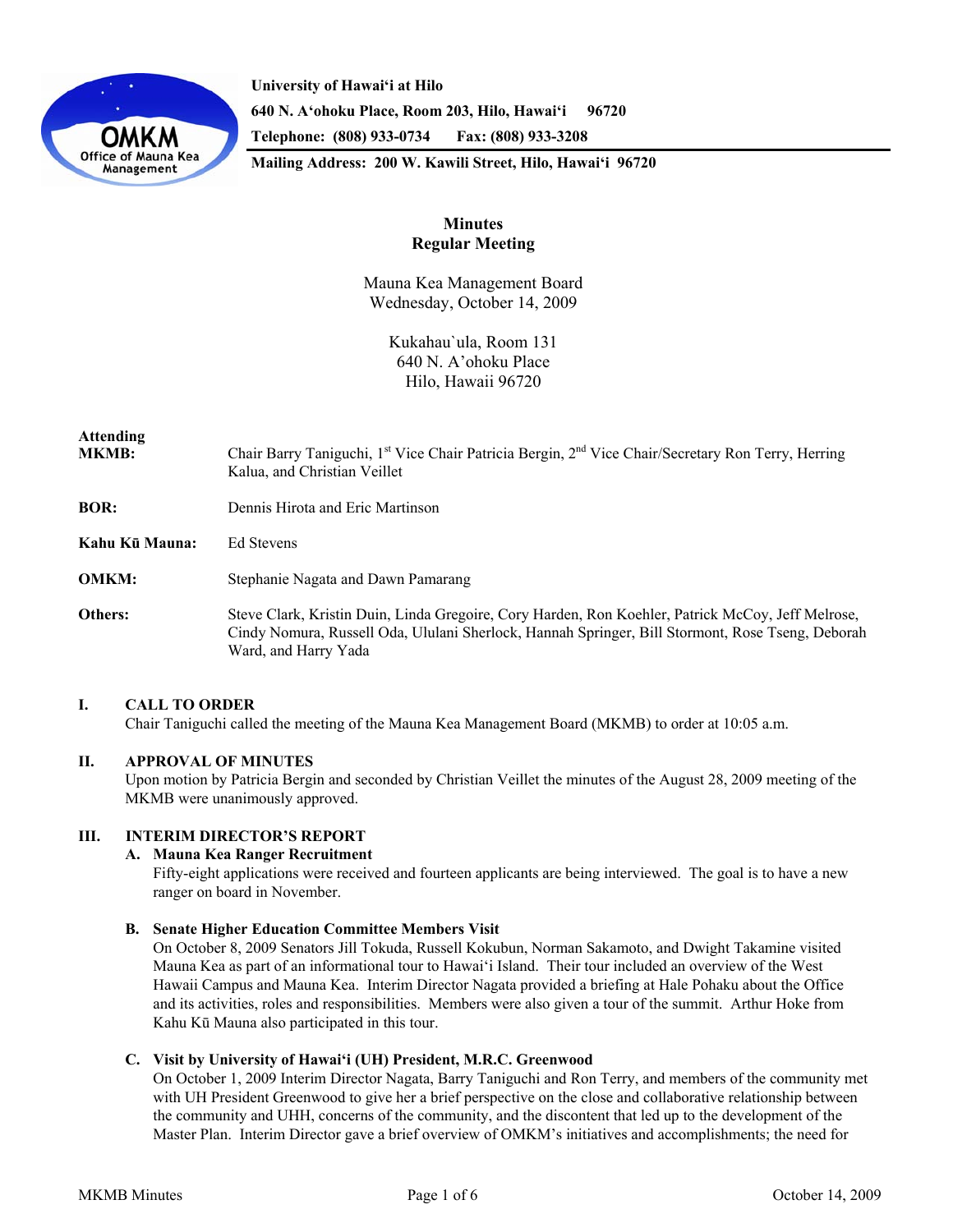UH System to support our initiatives and operations; and the need for better communication between UH Hilo and the UH System. Accompanying the President were Regent Dennis Hirota and Vice President for Research, Jim Gaines.

# **D. Galileo Block Party**

On Saturday, October 24, 2009 there will be a Galileo Block Party in celebration of the International Year of Astronomy. The event will be held from 1:30 to 7:00 p.m. at the UHH Science and Technology Park and the `Imiloa Astronomy Center. The Office will have a booth with displays and activities for kids.

#### **E. Improving Communication on Mauna Kea Matters**

There was discussion regarding the establishment of a committee to improve communication and ensuring that all the respective parties involved in UH Mauna Kea issues are aware of the schedule, process, and status regarding UH's progress in meeting BLNR's conditions. Chancellor Tseng agreed it was a good idea and will discuss this matter with the President.

# **IV. KAHU KŪ MAUNA COUNCIL (KKMC)**

Ed Stevens reported the Council continues to work on the CMP and the tasks assigned to it. They are finalizing their priority list. Given the heavy workload, the Council felt it could not address the tasks in once a month meetings. They established a subcommittee that would meet more frequently to help move things along.

# **V. OLD BUSINESS**

# **A. Decommissioning and Public Access Plans**

# Public Access Plan

The consulting team has interviewed over 50 individuals, including rangers, Visitor Information Station (VIS) staff, Mauna Kea Support Services (MKSS) staff, observatory personnel, DLNR staff, National Park rangers, snow players, hunters, cultural practitioners. The purpose was to get a perspective of current activities, conditions, issues and concerns about Mauna Kea. Based on their interviews and data collected by the Rangers, they formulated questions for their round table discussions. Round table discussions were held on September 16 in Waimea and September 23 in Hilo.

Jeff Melrose reported that it was a great opportunity to talk to people and it was clear that there is a lot of good feelings and perception about the mountain and its care and aloha for it. He indicated that data should be an important basis for development of the plan. He presented information on the number of vehicles and an estimate of the number of people on the mountain over the past several years, by category, including commercial, observatory and non-commercial (independent travelers). Most incidents were health related and very few related to criminal or illegal activities. There are various forms of enforcement, including personal responsibility, educational (interpretive), contractual (permits), situational (special events), collaborative (with other agencies) and primary law enforcement. Current thinking is that communicating, educating and relying on personal responsibility will solve most of the problems. Primary law enforcement may not be what is currently needed. He also talked about the issue of gates. Some, such as ranchers, see gates as part of their everyday operations, while some see it as a form of control. Like primary enforcement, a gate may not be warranted at this time; however, the plan is based on an adaptive management approach and changes can be made as circumstances changes.

#### Decommissioning Plan

Interim Director gave a brief overview of the current thinking of the decommissioning plan. The purpose of the plan is to provide guidance regarding the decommissioning of observatory facilities and involves University and DLNR processes. The objective is to provide for an efficient, defined and orderly process for decommissioning of facilities.

Decommissioning is defined as occurring when a facility makes a decision to cease operations. The plan describes the steps and requirements involved in decommissioning existing and future facilities. Observatories will be required to develop a site decommissioning plan, including document of the site pre-disturbance condition (new facilities), feasibility analysis, environmental and cultural assessments, permits and approvals, deconstruction and removal plan, site restoration plan, and funding. There are three levels of site restoration, minimal, moderate and full restoration. A determination of the level of restoration will be determined based on a feasibility analysis, including cultural and environmental assessments.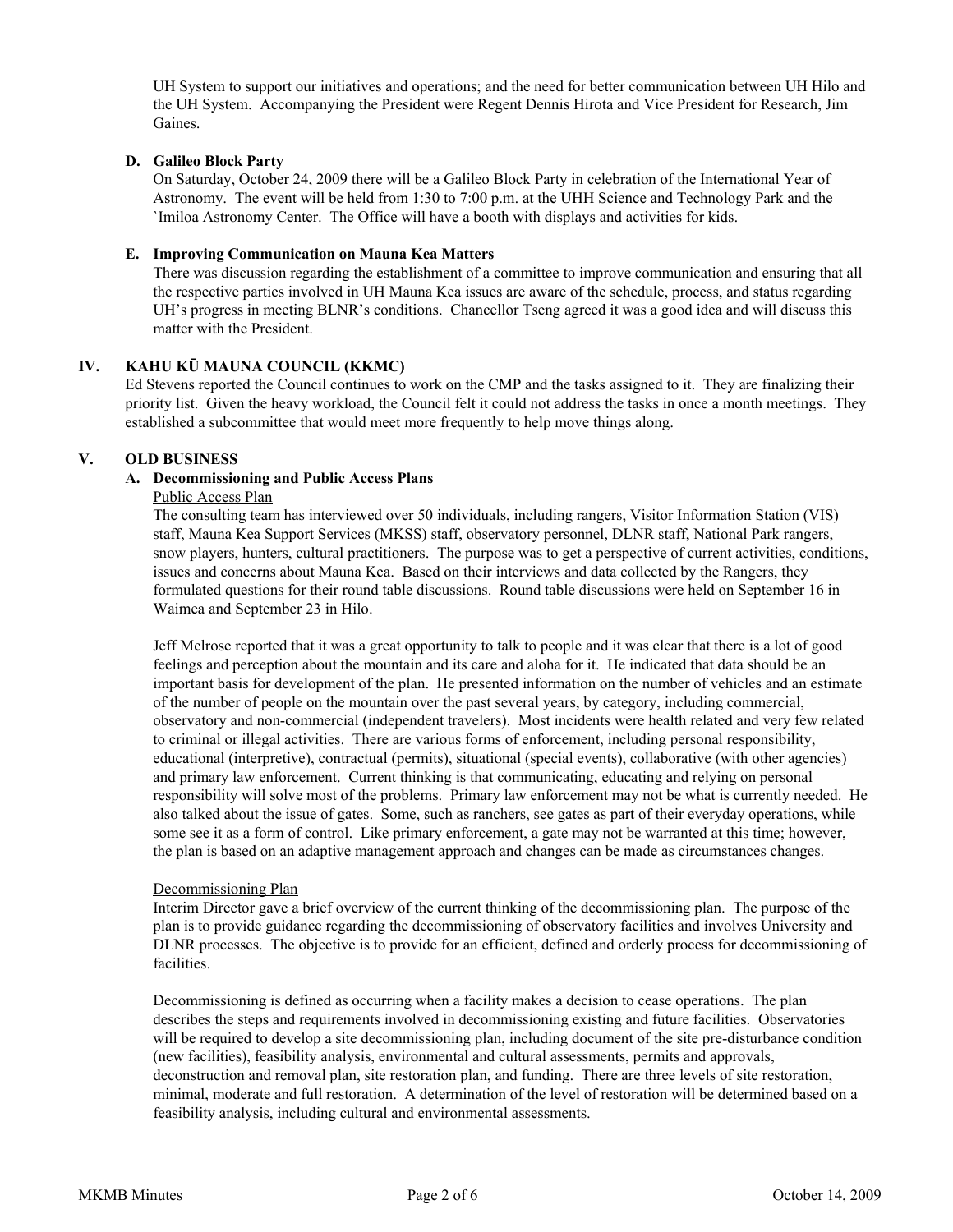There will be a section of the plan that describes financial planning and a decommissioning funding plan. The funding plan will contain site-specific cost estimates for decommissioning, funding mechanism, and methods for adjusting the cost estimate and funding level over the life of the facility. For new facilities or for facilities that renegotiate their subleases, the decommissioning funding plan will also need to provide financial assurance measures.

The plan also contains a discussion on the future of astronomy on Mauna Kea, including an explanation on the lifecycle of a telescope facility, and guidelines for limiting development of observatory facilities.

Board members offered some comments and questions about the plan, including who determines the level of restoration; what would happen to the excess money if less than full restoration is required; and will a permit be required to demolish a building;

#### **B. Cultural Resources Management Plan**

#### Background

In 2005, the Kahu Kū Mauna Council expressed concern that only 30% of the Mauna Kea Science Reserve (Science Reserve) had been surveyed. It became clear that, as managers of Mauna Kea, OMKM lacked adequate information about the cultural resources it was responsible for protecting.

In Spring 2005, OMKM contacted Dr. Patrick McCoy, the leading expert on Mauna Kea archaeology, about surveying the Science Reserve and developing a cultural resources management plan. Dr. McCoy had conducted the first modern archaeological survey of the Keanakāko'i Adze Quarry in 1975, and numerous reconnaissance surveys of the Science Reserve in the 1980's and 1990's, including the survey for the 2000 Master Plan.

Dr. McCoy, who is a former employee of the State Historic Preservation Division (SHPD), indicated that the Historic Preservation process for developing a CRMP requires an *inventory* survey of the archaeological sites. It is necessary to understand what the resources are, *e.g*., shrines, adze workshops, habitation areas, etc., in conjunction with management recommendations. OMKM was advised that the entire Science Reserve needed an *inventory* survey, including the previous surveyed areas, which were *reconnaissance* surveys of the archaeological sites.

*Reconnaissance* surveys are limited in scope. They involve generally less than 100% survey coverage, usually counting various features, general notation of location, and limited mapping. *Inventory* surveys cover 100% of the survey area; include detailed mapping and documentation, and GPS mapping.

In 2005, with limited available funding, OMKM was only able to complete an inventory survey of the Astronomy Precinct. This area has the greatest human impact and is the only area where the Master Plan allows development to take place. Subsequently, OMKM and the UH Institute for Astronomy entered into a cooperative agreement to fund the survey of the remaining sections of the Science Reserve. The final survey was completed in October 2009.

The need for a CRMP was reinforced by the 1998 State Auditor's report on the management of Mauna Kea. The Auditor had criticized the University for being 10 years late in developing an historic preservation plan. The CRMP is more than an historic preservation plan. While it meets the requirements of an historic preservation plan, its management recommendations not only preserve archaeological sites, they also preserve and generate awareness of Hawaiian culture, and recognize the rights of Native Hawaiians to exercise traditional and customary practices. In addition, the CRMP also includes an implementation and evaluation plan.

#### Content

The CRMP provides a tool for OMKM to meet its responsibilities in managing its cultural resources. The plan's description of the history, myths, legends, place names, historical uses, and traditional and contemporary cultural practices and traditions promotes a greater understanding of the rich cultural heritage of Mauna Kea. The management actions are designed to:

- Manage the cultural resources in a sustainable manner for future generations to learn about the historical and cultural significance of Mauna Kea
- Provide opportunities for Native Hawaiians to engage in cultural and traditional practices
- Preserve the cultural landscape for the benefit of all users of the mountain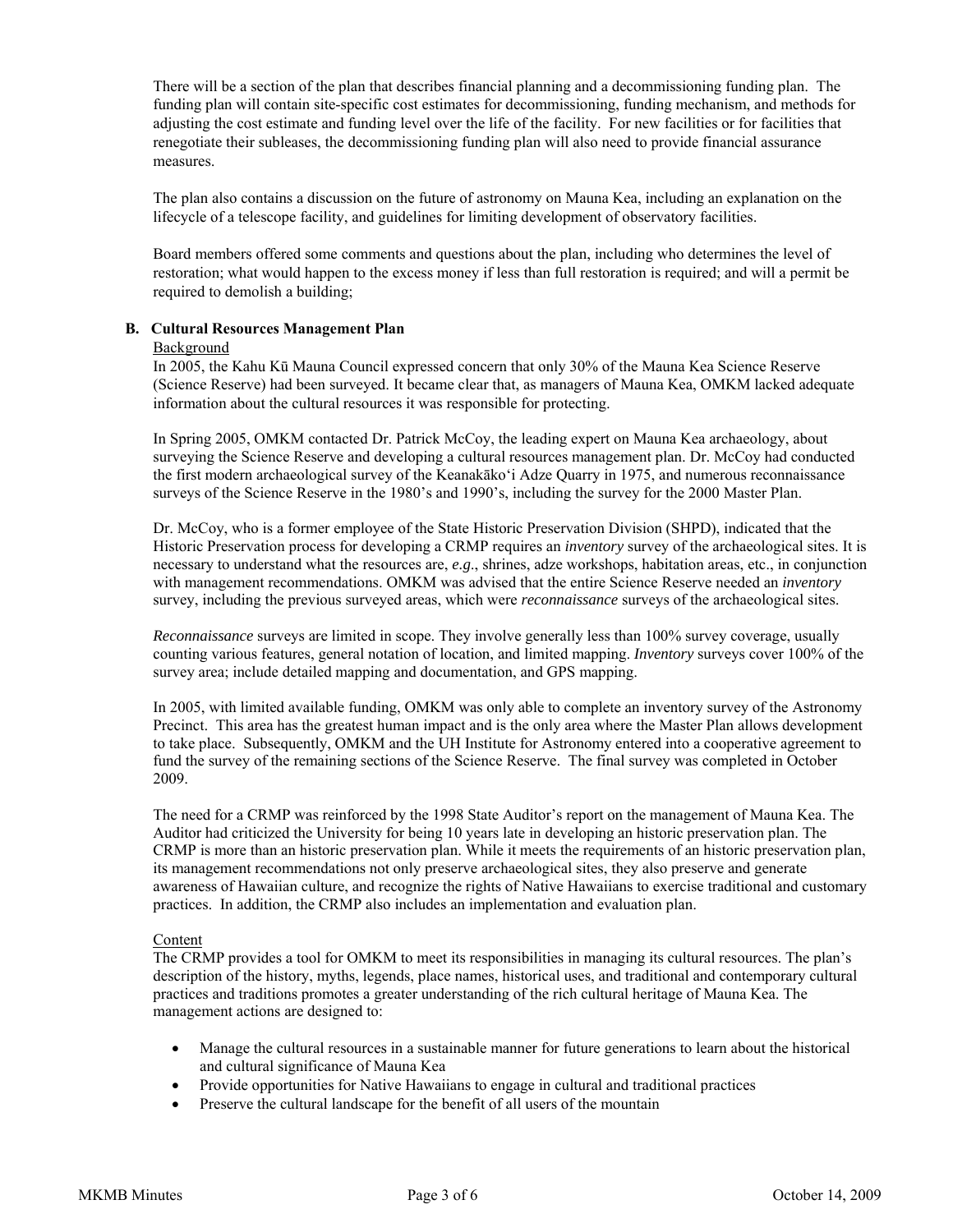The management plan is divided into three parts:

- General management issues which cover, for example, off-road vehicular use and routine maintenance activities
- Specific public and commercial uses, such as commercial tour operators, astronomy, and cultural practices
- Long-term management programs, plans, strategies, and other needs including burial treatment plan and educational programs.

Finally, the CRMP provides guidelines for implementing the plan, including a priority ranking and relative cost estimate, and schedule for implementing major tasks. The plan also calls for regular reviews and plan updates. The plan stresses the need for continuing dialogue with the DLNR, the land owner, which retains primary management and regulatory authority over Mauna Kea.

# Compliance with the CMP

The CRMP and the Natural Resources Management Plan (NRMP) (see following discussion) comply with the CMP. These two plans, although in draft form at the time the CMP was finalized, provided the basis for the CMP. While the CMP provides an overview and major recommendations pertaining to cultural and natural resources, the CRMP and NRMP provide detailed information on the status of and threats to the resources and management actions to protect the resources. The executive summaries in both the CRMP and NRMP contain tables showing the links between each respective plan's management actions and the CMP.

#### Public Review of the CRMP

Three open house for the CRMP and the NRMP were held in Waimea (September 1), Kona (September 2) and Hilo (September 3). Advertisements were placed six times (August 23, 25, 28, 30, 31, and September 1) in both the Hawaii Tribune-Herald and West Hawaii Today. Electronic copies were provided on CDs and mailed to all the libraries on the Island of Hawai'i and major libraries on the neighbor islands. Copies were also sent to the Office of Hawaiian Affairs, and DLNR's Division of Forestry and Wildlife and Historic Preservation Division. The plans were also posted on OMKM's and DLNR's websites.

#### OMKM Recommendation

OMKM recommends approving the CRMP. The plan is comprehensive in its scope and content. The plan provides vital information about the resources, threats to the resources and guidelines and recommendations on how to protect the resources. The CRMP complements and supports the CMP and collectively they are critical to OMKM in carrying out its stewardship responsibilities for Mauna Kea.

# Action

It was moved by Ron Terry and seconded by Herring Kalua to accept OMKM's recommendation to approve the Cultural Resources Management Plan and forward it to the BOR for their approval. The motion was carried unanimously.

#### **C. Natural Resources Management Plan**

In the spirit of the Master Plan, which recognized the need for community input, the MKMB Environment Committee, composed of members of the scientific and conservation community, is the force behind the development of the NRMP. In 2005, the committee began looking at various plans for ideas for structure and content in relation to resources on Mauna Kea. Realizing the vastness and complexity of the natural resources in UH's management areas, the committee felt OMKM needed to hire a consultant to prepare an NRMP. Several subcommittees were established covering topics of hydrology, geology, flora and fauna, and alien species. Each subcommittee was responsible for examining its respective resource category and developing a scope for the NRMP. The combined results of each subcommittee formed a detailed and comprehensive scope used in the search for qualified consultants. In 2006, OMKM distributed a Request for Qualifications followed by a Request for Proposals and selection of a candidate in 2007. OMKM again lacked the funds in its budget to support this project. Funding was requested of, and provided by the UH System.

Sustainable Resources Group Int'l, Inc. prepared a comprehensive plan that includes a thorough description of the resources, identification of the impacts and threats, recommended management actions to mitigate threats, and guidelines for implementing and evaluating the plan. Unlike the CRMP, which is based on an inventory of the resources, one of the requirements of the NRMP was to identify resource information gaps and recommend activities to fill those gaps.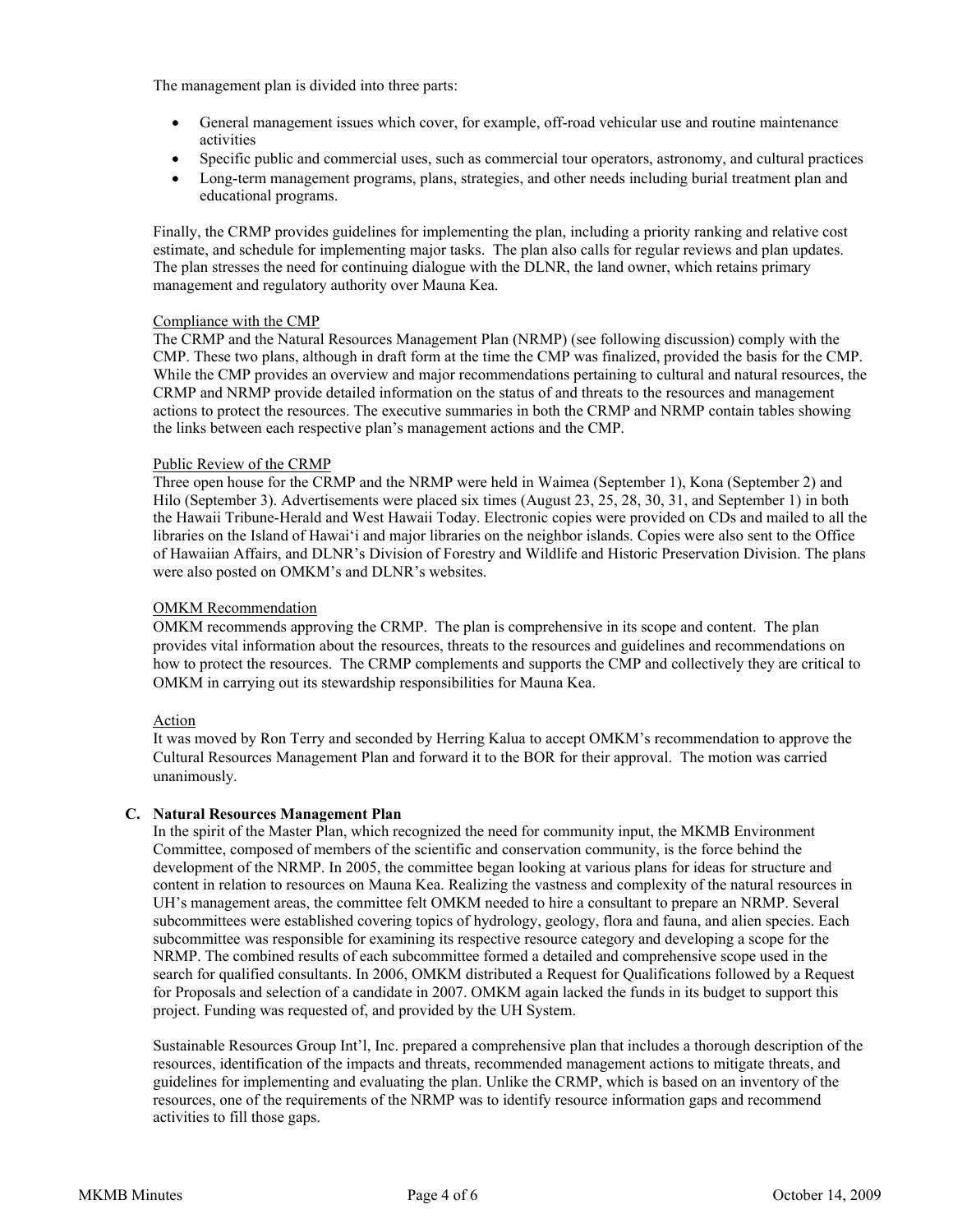The NRMP is based on a scientific framework, which included a review of studies, biological inventories, and historical documentation (establishing the state of knowledge about the resources) as well as community consultation. The resources are divided into two categories: physical and biotic environments. Each category contains detailed descriptions of the resources and potential threats. Resources range from volcanism, soils, watersheds, ground water, climate, air and sonic quality to botanical resources, invertebrates, birds and mammals.

An important component of the plan is a review of the human activities and uses and their potential impacts and threats on the natural resources. Human activities and uses include astronomy, research, recreation, commercial activities, and cultural and religious practices.

The management section addresses management needs in five separate component plans with each containing recommended actions. A summary of the major goals of each component plan is presented below:

- 1. Natural Resources Inventory, Monitoring and Research
	- o Determine baseline status of the resources
	- o Conduct long term monitoring to determine the status and trends in the resources
	- o Conduct research projects to fill knowledge gaps
	- o Create inventory, monitoring and research programs
- 2. Threat Prevention and Control
	- o Provide early warning of undesirable changes to the ecosystems
	- o Minimize habitat alteration and disturbance
	- o Prevent migration of contaminants to the environment
	- o Prevent establishment of new invasive species and control established invasive species
	- o Maintain native plant and animal populations and biological diversity
- 3. Natural Resources Preservation, Enhancement, and Restoration
	- o Preserve sensitive habitats and unique high-elevation ecosystems
	- o Enhance existing native communities and unique habitats
	- o Mitigate or repair damage to sensitive ecosystems
- 4. Education and Outreach
	- o Educate and involve the public to support and enhance conservation of Mauna Kea's natural resources
- 5. Information Management
	- o Maintain accessible, relevant information to meet management, educational, and research needs for Mauna Kea

Like the CRMP, the NRMP includes guidelines and a schedule for implementing the proposed management actions, prioritization, relative cost estimates to implement the actions, and methodology for evaluating the plan.

Note: refer to the discussion under CRMP for compliance with the CMP and public review of the NRMP.

#### OMKM Recommendation

OMKM recommends approving the NRMP. The plan is comprehensive in its scope and content. The plan provides vital information about the resources, threats to the resources and guidelines and recommendations on how to protect the resources. The NRMP complements and supports the CMP and collectively they are critical to OMKM in carrying out its stewardship responsibilities for Mauna Kea.

#### Action

It was moved by Herring Kalua and seconded by Christian Veillet to accept OMKM's recommendation to approve the Natural Resources Management Plan and forward it to the BOR for their approval. The motion was carried unanimously.

# **D. Project Review Process**

Interim Director Nagata briefly explained that in January 2008 the Board approved two flow charts. One showed the flow for the review of proposed projects from the time it is submitted to OMKM to approval by the MKMB on minimal impact projects to recommendation by the MKMB on the classification of a project. The second flow